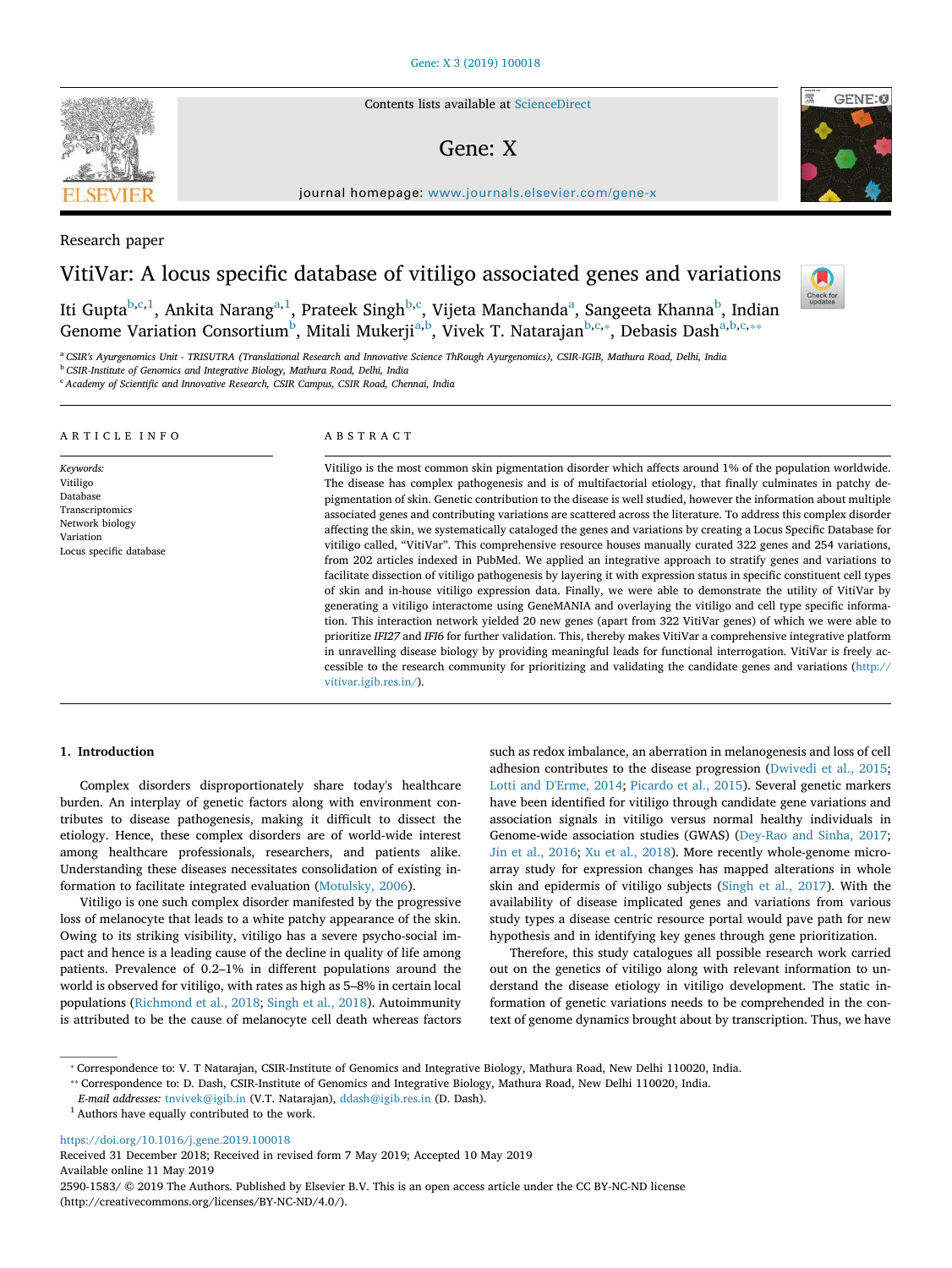compiled the status of expression from public resources (GTEx, (Reemann et al., 2014)) in different skin cells and blood (healthy individual), to aid in understanding the disease map relevant to the affected and effected cell types. Since aberrations in the expression pattern of skin cells and blood are observed in vitiligo, we have also included our in-house microarray data from the epidermis of 15 vitiligo patients (GSE75819). Furthermore, we have employed a network based approach to illustrate the utility of VitiVar. A vitiligo interactome was created by using the 322 genes from VitiVar. Overlaying cell type specific information and the expression status in vitiligo (epidermis) we were able to prioritize two novel candidate genes (*IFI27* & *IFI6*) for further functional study.

To summarize, VitiVar is the first vitiligo centric database which not only provides a compendium of manually curated genetic information associated with vitiligo, it also provides a platform for users in formulating and validating a hypothesis by using cell type-specific expression changes in skin cells and blood tissue. Incorporation of inhouse experimental data in VitiVar makes it a robust platform which can be utilized in the prioritization of key disease candidates from the bulk data generated through genome-wide experiments. Both the experimental and public data in VitiVar can be used in studying the vitiligo comorbidities with other diseases (like thyroid). VitiVar database is freely accessible at http://vitivar.igib.res.in/.

### 2. Data sources & database content

### *2.1. Compilation of genes and Variations from extensive literature search*

Towards creating a compendium of genes and variants associated with vitiligo (called "VitiVar") a PubMed search was carried out with an initial search term of "Genetics of Vitiligo". > 1000 articles were screened to collate the vitiligo associated genetic information. An extended search with 31 other search terms was performed in order to ensure the completeness of our catalogue (Supplementary Table 1). The details of the data collection along with various inclusion and exclusion criteria is depicted in, Supplementary Fig. S1.

After the application of various inclusion and exclusion criteria, 202 articles were selected for manual curation to incorporate the associated genes, variations and other relevant details (Supplementary Table 2 and Supplementary Fig. S1). In total VitiVar encompass 322 genes and 254 variations from the genetic studies of vitiligo.

### *2.2. Computation of di*ff*erential gene expression in Vitiligo*

To incorporate skin specific changes in gene expression as a consequence of vitiligo, pairwise Differential Gene Expression (DGE) was computed by comparing expression differences between the lesional depigmented whole epidermis and non-lesional uninvolved vitiligo epidermis from 15 vitiligo subjects (Dataset 1; Institutional Human ethics committees of Ram Manohar Lohia Hospital, New Delhi and National institute of Immunology, New Delhi, approved this study, which is in agreement with Declaration of Helsinki principles).

The background corrected probe intensity values from the microarray experiment were average normalized and the *p*-value calculation was done using paired *t*-test (was computed by Matlab). Finally, a score was calculated for the probes by multiplying –log10(p-value) and flag (Computation of flag and method details is illustrated in Supplementary Fig. S2; Supplementary Table 3). For this dataset, the inclusion and exclusion criteria, choice of patients, type of vitiligo and the stability of the patches were taken into account (GSE75819; (Singh et al., 2017)); (Demographic details have been provided in Supplementary Table 7). These expression values have been colour coded as green, red or grey for upregulation, downregulation or not differentially expressed respectively and is depicted in gene expression meta-analysis page (link provided in gene summary page).

#### *2.3. Expression enrichment in di*ff*erent skin cell types and blood*

Vitiligo manifestation involves cell autonomous changes that would be recapitulated in melanocytes. These changes in melanocyte niche might involve keratinocytes and fibroblasts and the autoimmune effects would be manifested in the infiltrating blood derived cells. To study this, we included data from the recently published work by RNA sequencing from cultured primary human melanocytes, keratinocytes, fibroblasts, as well as the whole skin (Dataset 2). To integrate the autoimmune effects in blood, gene expression datasets were retrieved from GTEx (245 healthy individuals; Dataset 3) (Carithers and Moore, 2015; GTEx Consortium, 2013). We compared the expression of VitiVar genes (genes collated from literature) in different skin cells and tissue types – fibroblasts, keratinocytes, melanocytes, whole skin, and blood. Dataset 2 and 3 were RNA-Seq based studies and were pre-processed according to the criteria/guidelines mentioned in their respective studies. RNA-Seq expression values were normalized by z-score for comparative analysis. These z-score values were then colour coded and is depicted in gene expression meta-analysis page (same as above). Details of samples, data processing and analysis are provided in Supplementary Fig. S2 and Supplementary Table 4.

Thus, for all the genes in the compendium, we provide a summary of gene expression status in skin cells, vitiligo epidermis, as well as blood. This page can be accessed by clicking the hyperlink provided in the gene summary page. Overall, the comparative analysis of cell typespecific information is crucial for understanding disease pathogenesis and would help in the selection of appropriate cells for functional studies.

### 3. Database implementation

VitiVar Locus Specific Database (LSDB) was created using the Leiden Open Variation Database (LOVDv.3.0) framework (Fokkema et al., 2005). It houses 322 genes and 254 variations from different studies in standardized formats of LSDB. Multiple layers of information were incorporated to aid the user in making useful interpretations. (See Fig. 1.)

Variants were mapped to hg19 build and were converted into Variant Calling Format (VCF) to upload in LSDB. The variants adhere to Human Genome Variation Society (HGVS) nomenclature and were automatically mapped to genes by LOVD. Categorization of variants based on the type of study, mapping risk allele and description of the population in which study was conducted were included. The variants were mapped to genes by LOVD, intergenic variants tagged to adjacent genes by cognate studies are also included. Appropriate links are provided to the National Centre for Biotechnology Information (NCBI) database for the gene, transcript, and protein sequence information. We also provide the global risk allele frequency of 1000 genome data, gnomAD,ExAC and the Indian Genome Variation (IGV) database (http://www.igvdb.res.in/), for comparing the frequency of the variation among different populations (1000 Genomes Project Consortium et al., 2015; Consortium, 2010, 2012; Indian Genome Variation Consortium, 2008; Karczewski et al., 2019; Lek et al., 2016; Narang et al., 2010). The genes reported exclusively from the expression based study of vitiligo were added separately. Since HLA alleles do not adhere to standard nomenclature schema, it is kept as a separate tab (in the form of a flat file) in VitiVar. In future, this data would prove useful in formulating strategies for the assessment of population-specific risk for this disorder. The database is available at: http://vitivar.igib.res.in (Fig. 2).

### 4. Data browsing

VitiVar provides a user-friendly platform for browsing and searching data in order to retrieve the genetic information on vitiligo. Users can access the complete list of manually curated genes from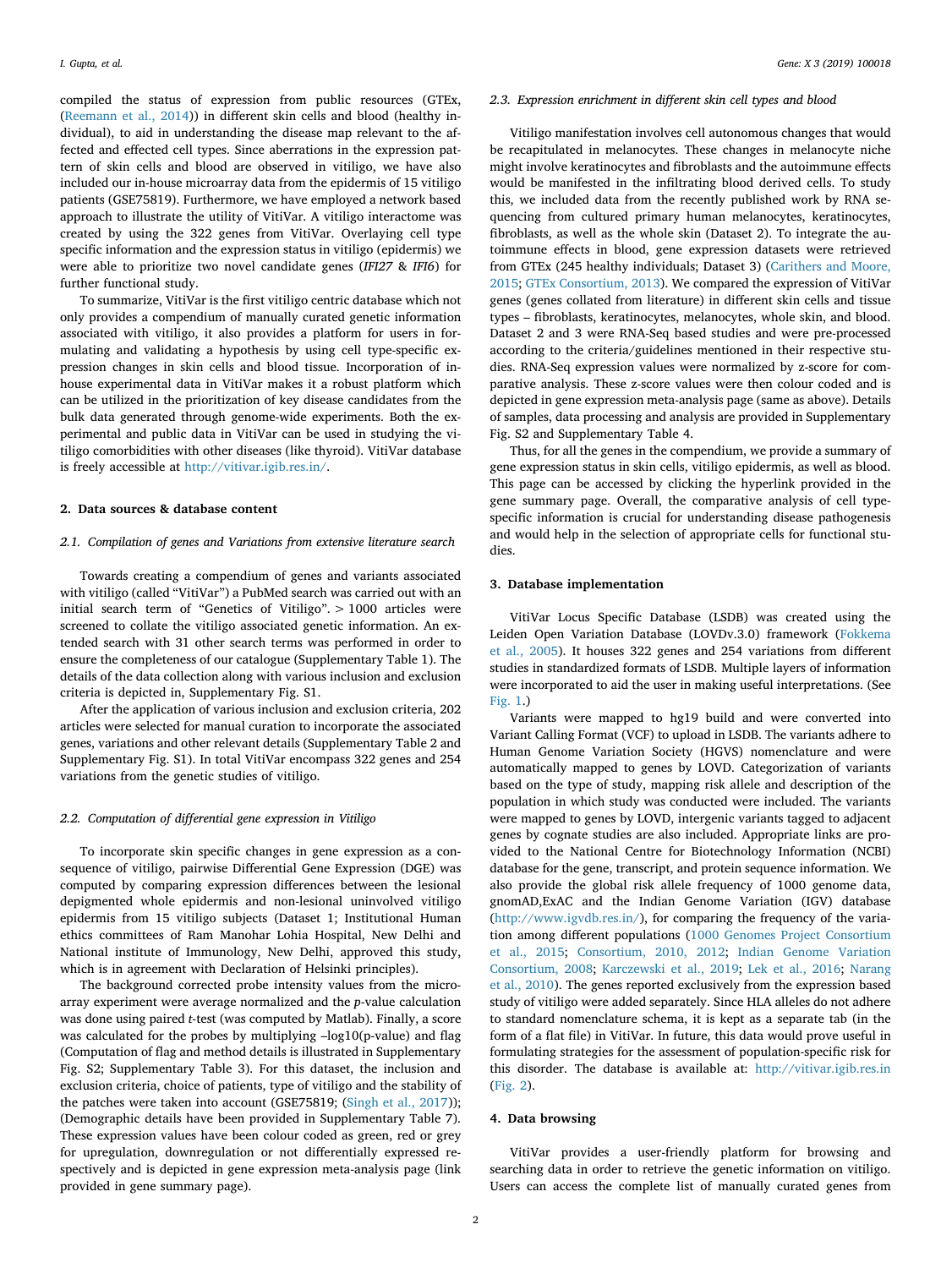**Meta Transcriptomics** 

### **<u>Collation of Genetic informati</u>**



Fig. 1. Workflow for data collation and integrative analysis of VitiVar.

VitiVar is knowledgebase which harbours 202 Vitiligo articles and their associated relevant information. The information content in VitiVar compendium has been divided into mainly two sections: 1) Data collation from literature and 2) Meta transcriptomics of cell type specific data, Blood and Vitiligo in-house dataset.



Fig. 2. VitiVar: A Compendium of information on the association of genes and variants in vitiligo.

A. Quick access to the data in VitiVar. B. Vitivar Database has been compiled based on > 1000 publications in various research articles on vitiligo and houses 322 manually curated genes and 254 unique variations derived from various GWAS, candidate and expression based studies. These are cataloged along with the relevant information such as reference to the article, the population where it was studied and genotype of the risk allele. Snapshot depicts the Vitivar layout. C. Gene page of specific variant is depicted. D. Gene expression meta-analysis through Heat map depiction from the database for a representative candidate gene TYRP1.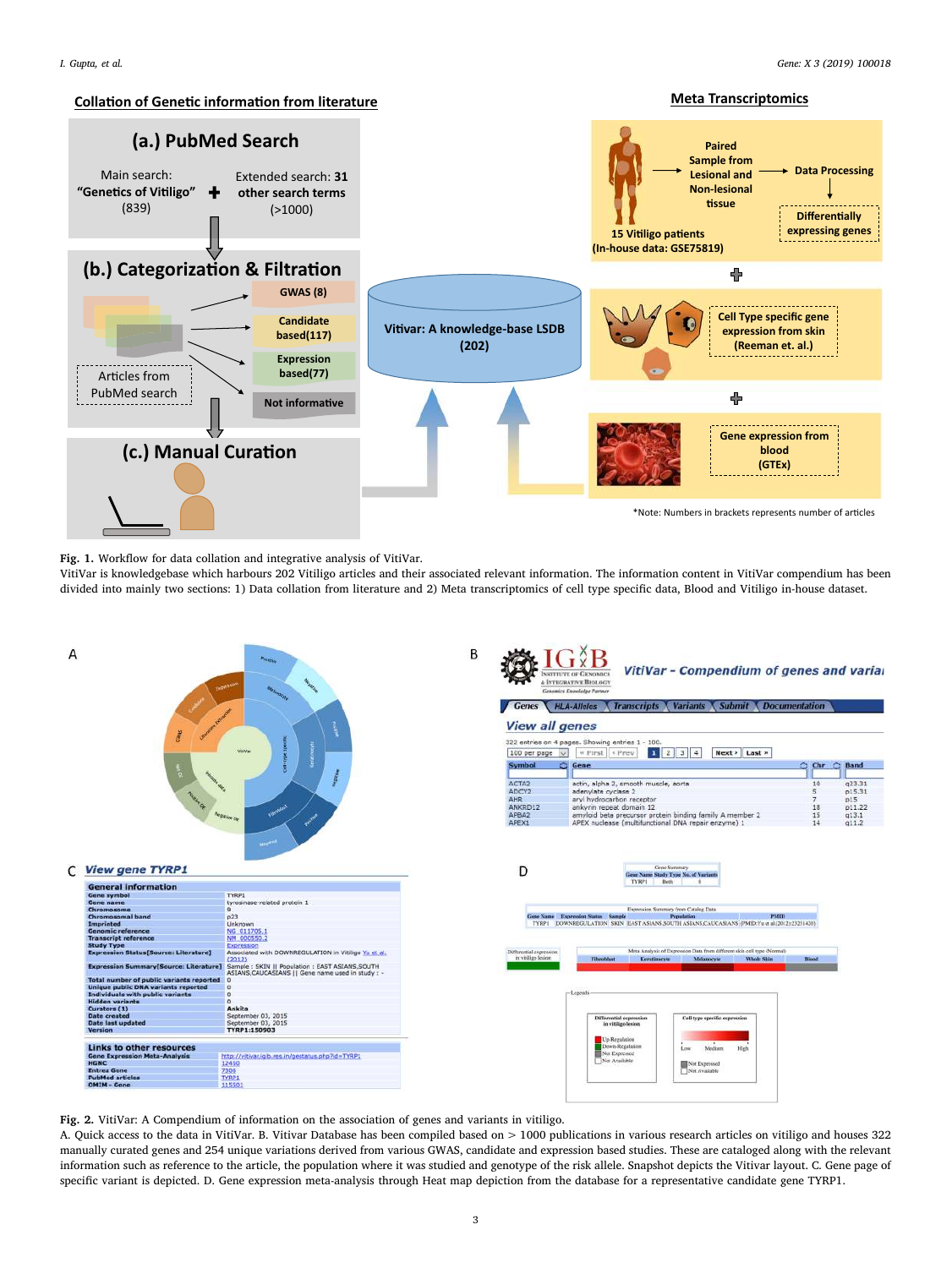

Fig. 3. Cell type specific analysis in vitiligo reveals underlying immunopathology.

Protein interaction network of the genes was retrieved from GeneMania and visualization was done using CytoScape. Colour of the nodes represent their status in inhouse Vitiligo dataset; Red for upregulation, Green for downregulation, grey for not differentially regulated and white for no information content. The round shape representing melanocyte specific genes. Yellow order colour of the nodes represent whether the gene is novel or is already present in Vitivar gene list. A) Complete interaction network of 322 genes in VitiVar. B) & C) Interacting partners of *IFI6* and *IFI27* gene. (For interpretation of the references to colour in this figure legend, the reader is referred to the web version of this article.)

literature along with their associated information in the browse database tab (by default it displays the genes page). By going to the genes page users can now select their gene of interest to display its details such as: gene name, chromosome, study type from which it was collated, its expression status in vitiligo (as reported in literature along with reference), type of tissue sample, population and other relevant details. The lower panel of the gene page provides a hyperlink which opens a PHP page and displays the expression status of that gene in various skin cells, blood and in vitiligo (in-house data). This has been briefly described in the previous section. Similar to the genes page there is a variants page which displays the list of vitiligo associated variations, its frequency in the Indian population, link to 1000 genome, the population in which it was studied, PubMed reference, also other range of useful information like, study type from which the variant was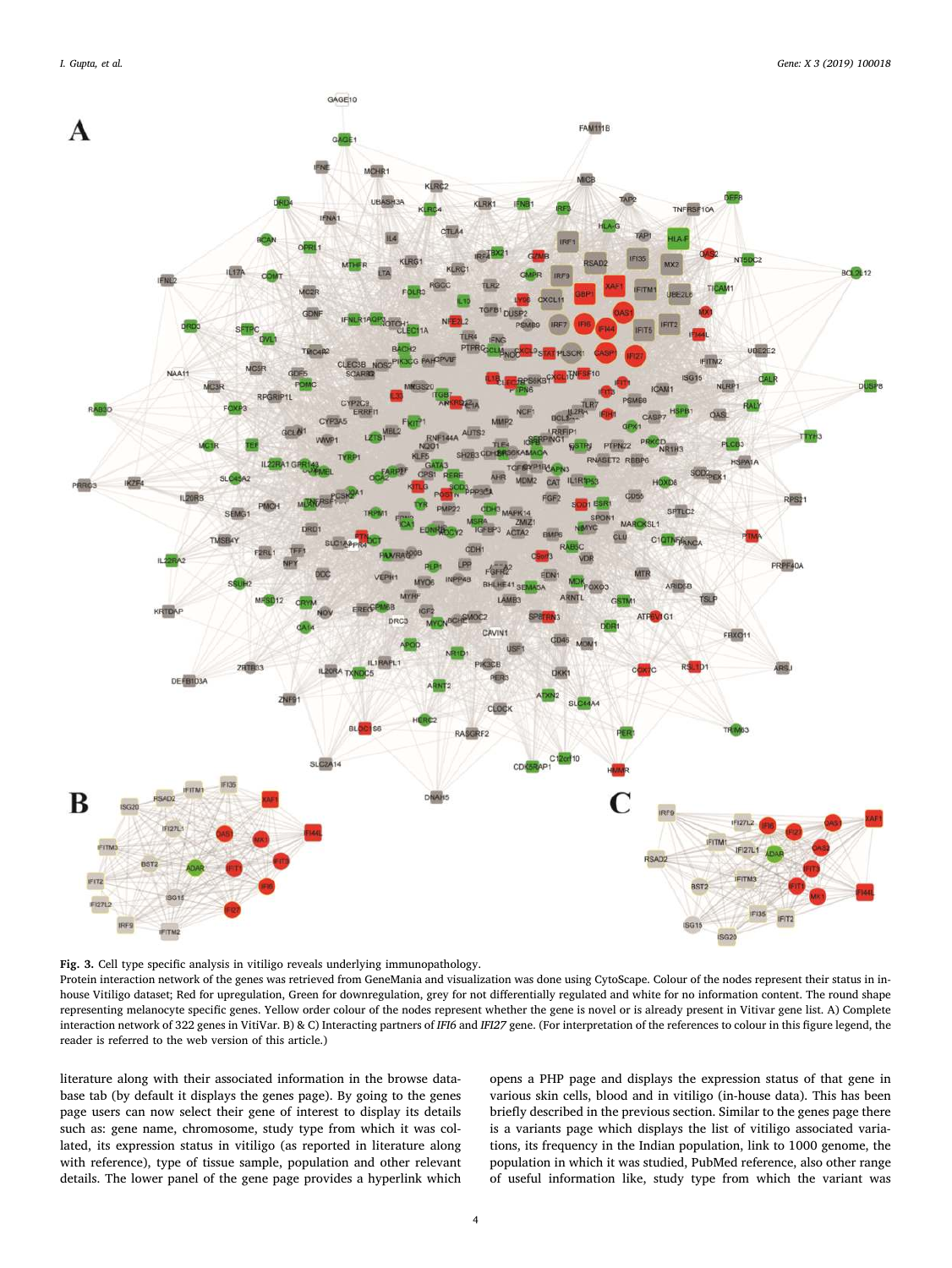reported and its reported risk allele.

As mentioned earlier, HLA alleles do not adhere to standard nomenclature schema hence they were kept as a separate tab which can be accessed from the page as that of genes and variants.

For searching single/multiple genes search gene tab have been provided where users can enter the gene list to be searched in database. Also, to access the other datasets of cell type specificity and in-house vitiligo expression a separate tab for the same has been provided.

### 5. Applicability and future directions of VitiVar

### *5.1. Comparative expression analysis in di*ff*erent skin cell types and blood*

To understand the cell type specific effects in vitiligo *Z*-score normalized values from three different skin cell types – Melanocyte, Keratinocyte and Fibroblast (Dataset 2) were used to compare cell typeexpression. To compare the expression difference between gene i for cell type j  $(G_{ii})$  and other two cell types, we first calculated mean and standard deviation for other two cell types. Under assumptions of normal distribution, we evaluated where the gene lies in the distribution. To find signature gene  $(S_{ii})$  in a cell type that lies in the extremes of the distribution (gene should have either very high/low expression than other two cell types or uniquely expressed), we used the following formula –

 $S_{ij} = (μ-2σ) > G_{ij} > (μ+2σ)$ , if  $G_{ij} ≠ 0$ 

 $(G_{ii} = 0$  means the gene i is not-expressed in the cell type j)where,  $\mu$ is the mean and  $\sigma$  is the standard deviation. Gene expression within two standard deviations of the distribution (genes that have intermediate expression in any of the cell type) should fulfil the following criteria -

$$
(\mu-2\sigma)< G_{ij} < (\mu+2\sigma), \text{ if } G_{ij}\neq S_{ij} \text{ and } G_{ij}\neq 0
$$

The set of signature genes were ascertained to be cell specific as their cumulative contribution in the other two cell types was negligible but was found to be significant in the third cell type and whole skin. Thereby a set of cell type specific gene expression signatures were derived for the three skin cell types namely melanocytes, keratinocytes and fibroblasts (Natarajan et al., 2012). We cross validated our results by utilizing information available in literature. For example, TYR, a known pigmentation gene was also found to be melanocyte specific by our analysis. Apart from known genes we were also able to identify several novel genes as melanocyte specific which can later be functionally validated (Supplementary Table 5)

### *5.2. Utilizing network based approach to establish the utility of VitiVar*

Disease could be visualized as an outcome of malfunctioning modules in multiple interacting gene networks. Application of network based approach to a well-curated genetic data would help in the identification of disease modules, and novel interactants which were not reported earlier. We therefore, generated the vitiligo interactome with 322 VitiVar genes by using GeneMANIA. In total, we had 13,644 interactions from 322 set of input genes. We created the network using Cytoscape, which is the most frequently used tool for visualizing interaction in genes/proteins (Shannon et al., 2003). To understand how these genes, behave in vitiliginous skin we overlaid the transcriptomic information from in-house Vitiligo microarray dataset. The differential gene expression (DGE) was calculated by comparing lesional to nonlesional epidermis from 15 vitiligo subjects (Supplementary Fig. 2; Dataset 1; GSE75819; Represented by colour of the node). Generic networks are limited owing to the lack of cell-type specific mapping of genes and their interactions. Therefore, we mapped the information melanocyte specific genes onto the complete vitiligo interactome (Represented by the shape of the node) (Fig. 3). 20 new interactants were found from the network of which 10 were completely novel genes i.e., not reported earlier by any study type in context of Vitiligo. As

expected, several melanocyte specific genes were downregulated (which were mainly the pigmentation related genes like TYR, DCT, PMEL etc.). However, 11 genes were found to be upregulated in vitiligo lesions and are also melanocyte specific; out of which two genes Interferon Alpha Inducible Protein 27 (*IFI27*) and Interferon Alpha Inducible Protein 6 (*IFI6*) have not been reported earlier and are novel. These genes are likely to be relevant in immunological aspect of vitiligo especially in Interferon signalling as their common pathways being Interferon gamma signalling and innate immune system. In future, *IFI27, IFI6* genes could be functionally validated in melanocytes as well as in lesional skin of vitiligo to elucidate their role in underlying disease pathogenesis. Also, VitiVar compendium provides a robust platform for vitiligo specific genetic information along with cell type specific information. This can later be utilized in prioritizing the high throughput sequencing data like that from Exome/RNA sequencing.

### 6. Discussion

Vitiligo is a multifactorial disorder with an undeniable genetic basis. Several GWAS and candidate-based studies indicate the role of variants and expression changes in vitiligo pathogenesis (Shen et al., 2016). However, this information is scattered in literature and a comprehensive understanding of genetic variations would prove useful for the research on vitiligo. Designing an effective intervention for a disorder often begins with the elucidation of underlying patho-mechanisms that contribute to the disease phenotype and necessitates integration of data from diverse studies. In most of the common complex disorders such as vitiligo, multiple loci with minor effects are implicated and replication studies often show low concordance across populations. Understanding the functional basis of variations and its relevance in vitiligo requires a comprehensive analysis of the available data. Here, we provide the most extensive catalogue of manually curated genes and variations in vitiligo. Interpretation of the observations by the overlay of data from relevant cell types and currently available information from varied genomic resources further enhance prioritization of candidates for pursuing further. Resources such as GWAS central and NHGRI-GWAS provide genes and variants that are significantly associated with disease, whereas our disease-centric approach incorporates additional information from candidate gene-based studies and expression studies to maximize the data in the compendium (A brief comparison of VitiVar with above-mentioned databases can be found in Supplementary Table 6) (Beck et al., 2014; Welter et al., 2014). Community-driven curation of the data additionally helps in controlling the quality of the input data. Hence, VitiVar is a unique resource not just for dermatological conditions but also as an initiative towards understanding complex diseases using a systems medicine approach. We built this resource by retrieving data using a combination of search terms to maximize completeness of information and circumvent nomenclature ambiguities in gene and variation identifiers. For example, several alleles within the *HLA* loci are often associated with vitiligo, however ambiguities in nomenclature combined with their incompatibility with the currently accepted norms, often complicate interpretations (Cavalli et al., 2016; Yang et al., 2018). To circumvent this, known alleles of *HLA* loci associated with vitiligo are compiled independently in the VitiVar. Additionally, we were able to establish the usefulness of VitiVar through one such network analysis from which two novel genes (*IFI27* & *IFI6*; Not mentioned in the context of Vitiligo earlier) were selected for further investigation for their role in the disease pathology.

In summary, this compendium provides the necessary information to understand the genetic landscape of vitiligo across the human genome. This can be used to prioritize candidate genes for disease risk and to generate hypotheses regarding the functions of specific genes and variants. Some of the future applications to emanate from VitiVar include predictions on the comorbidity of vitiligo with diseases or skin phenotypes. Additionally, this can be integrated to find the core vitiligo specific networks as well as shared modules or networks common